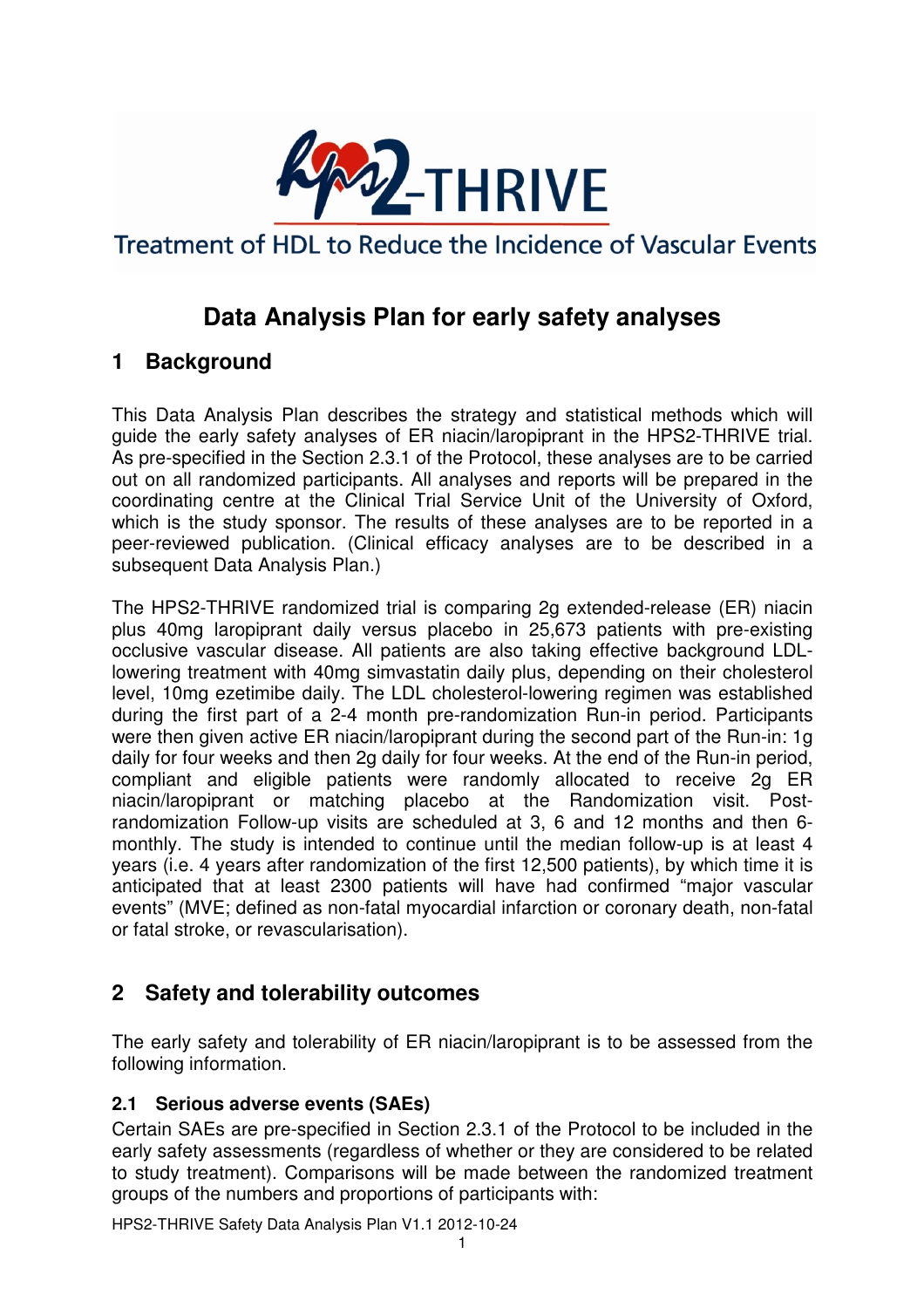- Myopathy: defined as otherwise unexplained muscle symptoms with a creatine kinase (CK) >10x upper limit of normal [ULN];
- Rhabdomyolysis: a subset of myopathy in which there is evidence of end-organ damage (e.g. doubling of serum creatinine compared to value at baseline) and significant muscle damage (e.g. CK >40x ULN);
- Study drug-related hepatitis: an unrefuted report of non-infective hepatitis for which no alternative cause has been found on further investigation. To confirm hepatitis the following must be present:
	- (i) symptoms of liver disease; and
	- (ii) alanine transaminase (ALT) or aspartate transaminase (AST) >5x ULN; or ALT/AST >3x ULN with bilirubin >3x ULN or ALP >3x ULN

Other SAEs will not be included in these early safety analyses (and instead will be included in the main efficacy and safety analyses conducted at the end of the study), unless it is reported that they are thought with a reasonable probability to be related to study treatment or have lead to discontinuation of study treatment (see below).

### **2.2 Reported reasons for stopping study treatments**

If a participant stops the LDL-lowering regimen started in the pre-randomization Runin phase and/or stops the ER niacin/laropiprant or placebo treatment allocated at the Randomization visit, then the clinic staff are to record the reason(s). These early safety analyses will include comparisons between the randomized treatment groups of the numbers and proportions of participants who have stopped their study treatments overall and for particular reasons (with subdivisions according to whether the LDL-lowering treatment or randomized treatment have been stopped), as well as being subdivided by severity. Reasons will be grouped by body system or organ affected:

- skin-related (overall, and divided into flushing, rash and pruritus);
- diabetes-related (overall, and divided into new-onset diabetes and major and minor diabetes complications);
- gastrointestinal (overall, and divided into upper lower and other GI symptoms);
- cardiovascular (overall, and divided into presyncope/syncope, palpitations and other cardiovascular symptoms);
- musculoskeletal or abnormal CK:
- liver or abnormal ALT; and
- other and non-medical reasons.

If the number of events in any category is so few that it could lead to potential unblinding of individual participants, then this category will be grouped with another appropriate category or non-serious and serious categories will be merged.

### **2.3 Biochemical safety data**

The Protocol specifies that each participant is to have blood ALT measured at every study visit and CK measured if the participant reports muscle symptoms or ALT is >1.5 xULN. In addition, results of liver and muscle enzymes from non-study laboratories and extra study visits are entered into the study database. The primary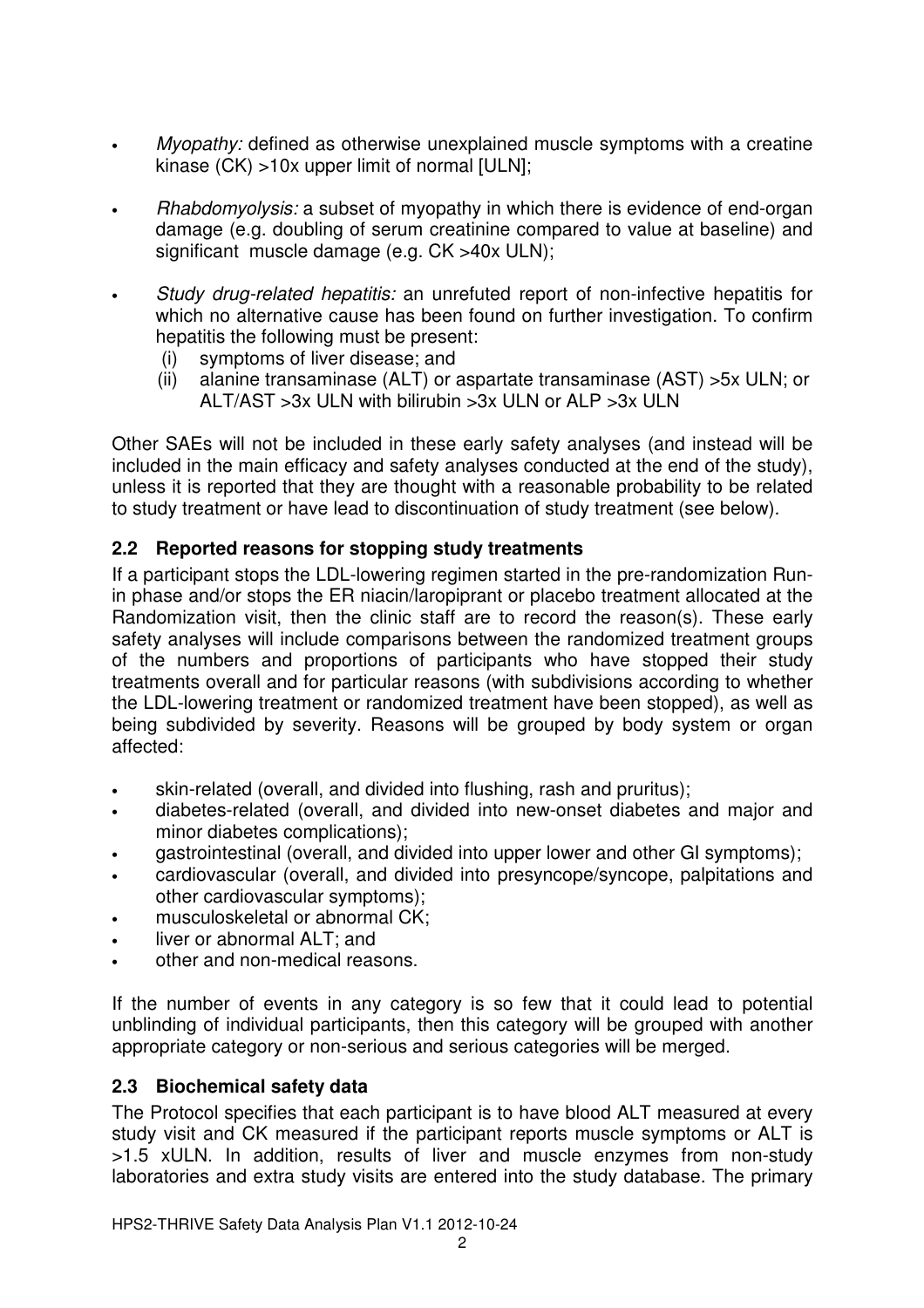analyses will be of results from routine study visits and secondary analyses of all values that are recorded (i.e. including Early Recall visit data and other values entered).

- Liver enzyme elevations: comparisons will be made between the randomized treatment groups of the numbers and proportions of participants with:
- (i) highest post-randomization ALT >2  $\leq 3x$  ULN; >3  $\leq 5x$  ULN; >5  $\leq 10x$ ULN; and >10x ULN;
- (ii) two or more consecutive (i.e. within 2-10 days)  $ALT > 3x$  ULN;
- (iii) ALT >3x ULN without simultaneous myopathy (incipient [see below] or definite); and
- (iv) ALT >3x ULN with simultaneous bilirubin ≥2x ULN.
- Muscle enzyme elevations: For participants who have ever had a post randomization CK measure, comparisons will be made between the randomized treatment groups of the numbers and proportions of participants with:
- (i) highest post-randomization CK ≤5x ULN; >5 ≤10x ULN; >10x ULN; >40x (with and without diagnosed myopathy); and
- (ii)  $CK > 5x$  ULN with simultaneous (within 7 days)  $ALT > 1.5x$  ULN
- (iii) "incipient myopathy": defined as  $ALT > 1.7x$  screening value and CK both >5x screening value and >3x ULN recorded within 7 days.

These biochemical safety analyses will also be conducted by time (e.g. at 3, 6 and 12 month follow-up visits).

#### **2.4 Exploratory analyses**

Exploratory regression analyses will be conducted to identify baseline variables that predict safety outcomes of interest (e.g. myopathy, non-compliance at 1 year). Where appropriate, separate regression analyses of predictors will be undertaken within each treatment arm and within region.

In addition, exploratory analyses will be conducted in various subgroups, including: age (50-59, 60-69 & ≥70 years); gender; presence or absence of diabetes at baseline; baseline lipids; and geographical region (China and UK/Nordics) using appropriate tests for heterogeneity.